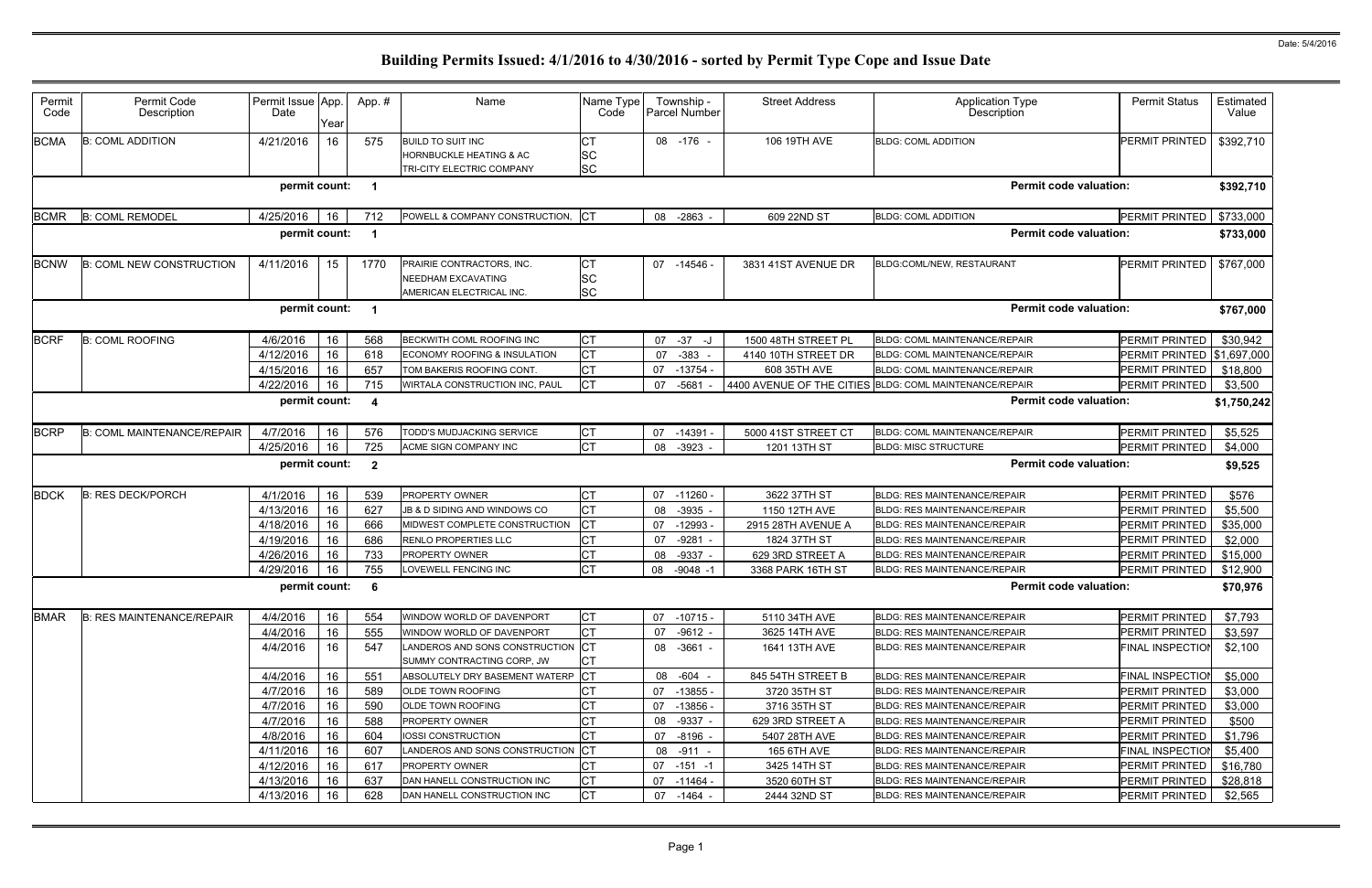| Permit<br>Code | Permit Code<br>Description       | Permit Issue App.<br>Date | Year | App. #                  | Name                              | Name Type<br>Code | Township -<br><b>Parcel Number</b> | <b>Street Address</b> | <b>Application Type</b><br>Description | <b>Permit Status</b>    | Estimated<br>Value |
|----------------|----------------------------------|---------------------------|------|-------------------------|-----------------------------------|-------------------|------------------------------------|-----------------------|----------------------------------------|-------------------------|--------------------|
| <b>BMAR</b>    | <b>B: RES MAINTENANCE/REPAIR</b> | 4/13/2016                 | 16   | 636                     | DAN HANELL CONSTRUCTION INC       | <b>CT</b>         | -2379<br>07                        | 2548 30TH ST          | <b>BLDG: RES MAINTENANCE/REPAIR</b>    | <b>PERMIT PRINTED</b>   | \$7,980            |
|                |                                  | 4/13/2016                 | 16   | 638                     | DAN HANELL CONSTRUCTION INC       | <b>CT</b>         | $-6845$<br>07                      | 2525 32ND AVENUE CT   | <b>BLDG: RES MAINTENANCE/REPAIR</b>    | PERMIT PRINTED          | \$5,670            |
|                |                                  | 4/18/2016                 | 16   | 671                     | FELDCO FACTORY DIRECT LLC         | <b>CT</b>         | 08 -4741 -                         | 1216 14TH ST          | <b>BLDG: RES MAINTENANCE/REPAIR</b>    | PERMIT PRINTED          | \$785              |
|                |                                  | 4/18/2016                 | 16   | 672                     | FELDCO FACTORY DIRECT LLC         | <b>CT</b>         | $-7175 -$<br>08                    | 735 18TH AVENUE A     | <b>BLDG: RES MAINTENANCE/REPAIR</b>    | PERMIT PRINTED          | \$5,000            |
|                |                                  | 4/18/2016                 | 16   | 669                     | SUMMY CONTRACTING CORP, JW        | <b>CT</b>         | 08<br>-7735 -A                     | 415 27TH ST           | <b>BLDG: RES MAINTENANCE/REPAIR</b>    | FINAL INSPECTION        | \$2,275            |
|                |                                  | 4/20/2016                 | 16   | 692                     | <b>ERDMAN CONSTRUCTION</b>        | <b>CT</b>         | 07<br>$-14813 -$                   | 7316 35TH AVE         | <b>BLDG: RES MAINTENANCE/REPAIR</b>    | PERMIT PRINTED          | \$16,988           |
|                |                                  | 4/20/2016                 | 16   | 691                     | M I CONSTRUCTION                  | <b>CT</b>         | -7059 -<br>08                      | 905 52ND ST           | <b>BLDG: RES MAINTENANCE/REPAIR</b>    | PERMIT PRINTED          | \$23,000           |
|                |                                  | 4/22/2016                 | 16   | 716                     | PETERSON CONSTRUCTION, JODY       | <b>CT</b>         | $-10292 -$<br>07                   | 5017 34TH AVENUE A    | <b>BLDG: RES MAINTENANCE/REPAIR</b>    | PERMIT PRINTED          | \$11,500           |
|                |                                  | 4/26/2016                 | 16   | 739                     | BENNETT CONSTRUCTION, M J         | <b>CT</b>         | $-6829$<br>07                      | 2509 31ST AVENUE CT   | <b>BLDG: RES MAINTENANCE/REPAIR</b>    | FINAL INSPECTION        | \$2,498            |
|                |                                  | 4/26/2016                 | 16   | 740                     | BENNETT CONSTRUCTION, M J         | <b>CT</b>         | 08 -7024 -                         | 5101 8TH AVE          | <b>BLDG: RES MAINTENANCE/REPAIR</b>    | <b>FINAL INSPECTION</b> | \$700              |
|                |                                  | permit count:             |      | 22                      |                                   |                   |                                    |                       | <b>Permit code valuation:</b>          |                         | \$156,745          |
| <b>BRF</b>     | <b>B: RES FOUNDATION/FOOTING</b> | 4/14/2016                 | 16   | 635                     | <b>PROPERTY OWNER</b>             | <b>CT</b>         | 08 -1900 -A                        | 1823 18TH ST          | <b>ENG: DRAINAGE PERMIT</b>            | PERMIT PRINTED          | \$0                |
|                |                                  | permit count:             |      |                         |                                   |                   |                                    |                       | <b>Permit code valuation:</b>          |                         | \$0                |
| <b>BRML</b>    | <b>B: RES REMODEL</b>            | 4/4/2016                  | 16   | 553                     | <b>PROPERTY OWNER</b>             | <b>CT</b>         | -7883 -<br>08                      | 1925 15TH STREET A    | <b>BLDG: RES MAINTENANCE/REPAIR</b>    | <b>PERMIT PRINTED</b>   | \$13,480           |
|                |                                  | 4/5/2016                  | 16   | 569                     | CENTER POINT CONSTRUCTION SERV    | <b>CT</b>         | 07<br>-1325 -                      | 2381 32ND ST          | <b>BLDG: RES REMODEL</b>               | PERMIT PRINTED          | \$4,100            |
|                |                                  | 4/18/2016                 | 16   | 644                     | PROPERTY OWNER<br>POINT ELECTRIC  | <b>CT</b><br>SC   | 08<br>$-321 - 4$                   | 3202 9TH ST           | <b>BLDG: RES REMODEL</b>               | PERMIT PRINTED          | \$0                |
|                |                                  | 4/26/2016                 | 16   | 736                     | <b>RENLO PROPERTIES LLC</b>       | <b>CT</b>         | 07<br>-9281                        | 1824 37TH ST          | <b>BLDG: RES MAINTENANCE/REPAIR</b>    | PERMIT PRINTED          | \$9,200            |
|                |                                  | permit count:             |      | $\overline{\mathbf{4}}$ |                                   |                   |                                    |                       | <b>Permit code valuation:</b>          |                         | \$26,780           |
| <b>BRMP</b>    | <b>B: RAMP</b>                   | 4/5/2016                  | 16   | 567                     | COSTELLO CONSTRUCTION LLC         | <b>CT</b>         | 08 -8368 -                         | 2010 2ND ST           | <b>BLDG: RES MAINTENANCE/REPAIR</b>    | <b>FINAL INSPECTION</b> | \$4,000            |
|                |                                  | permit count:             |      | -1                      |                                   |                   |                                    |                       | <b>Permit code valuation:</b>          |                         | \$4,000            |
| <b>BRRF</b>    | <b>B: RES ROOFING</b>            | 4/1/2016                  | 16   | 541                     | <b>BILL'S HOME IMPROVEMENT</b>    | <b>CT</b>         | 07<br>$-10621 -$                   | 4717 48TH STREET A    | <b>BLDG: RES MAINTENANCE/REPAIR</b>    | PERMIT PRINTED          | \$3,810            |
|                |                                  | 4/1/2016                  | 16   | 537                     | <b>CREW ROOFING</b>               | <b>CT</b>         | $-6468 -$<br>07                    | 3825 10TH AVENUE CT   | <b>BLDG: RES MAINTENANCE/REPAIR</b>    | <b>FINAL INSPECTION</b> | \$5,500            |
|                |                                  | 4/1/2016                  | 16   | 538                     | <b>CREW ROOFING</b>               | <b>CT</b>         | $-2900$ .<br>08                    | 2430 5TH AVE          | <b>BLDG: RES MAINTENANCE/REPAIR</b>    | <b>FINAL INSPECTION</b> | \$4,000            |
|                |                                  | 4/4/2016                  | 16   | 550                     | 33 CARPENTERS CONSTRUCTION INC    | <b>CT</b>         | 08<br>-1127 -                      | 1630 19TH AVE         | <b>BLDG: RES MAINTENANCE/REPAIR</b>    | PERMIT PRINTED          | \$8,907            |
|                |                                  | 4/5/2016                  | 16   | 564                     | <b>VERN'S HOME IMPROVEMENT</b>    | <b>CT</b>         | 08 -143 -                          | 1818 15TH AVE         | <b>BLDG: RES MAINTENANCE/REPAIR</b>    | <b>PERMIT PRINTED</b>   | \$6,240            |
|                |                                  | 4/5/2016                  | 16   | 565                     | <b>VERN'S HOME IMPROVEMENT</b>    | <b>CT</b>         | 08 -2826 -                         | 2125 5TH AVE          | <b>BLDG: RES MAINTENANCE/REPAIR</b>    | PERMIT PRINTED          | \$8,400            |
|                |                                  | 4/5/2016                  | 16   | 566                     | <b>VERN'S HOME IMPROVEMENT</b>    | <b>CT</b>         | 08 -2826 -                         | 2127 5TH AVE          | <b>BLDG: RES MAINTENANCE/REPAIR</b>    | PERMIT PRINTED          | \$8,050            |
|                |                                  | 4/5/2016                  | 16   | 570                     | <b>PROPERTY OWNER</b>             | <b>CT</b>         | 08 -4105 -                         | 853 15TH STREET B     | BLDG: RES MAINTENANCE/REPAIR           | PERMIT PRINTED          | \$1,560            |
|                |                                  | 4/5/2016                  | 16   | 562                     | <b>OLDE TOWN ROOFING</b>          | <b>CT</b>         | 08 -5218 -                         | 1223 4TH ST           | <b>BLDG: RES MAINTENANCE/REPAIR</b>    | PERMIT PRINTED          | \$2,500            |
|                |                                  | 4/5/2016                  | 16   | 563                     | STA ENTERPRISES INC.              | <b>CT</b>         | 08 -6342 -                         | 1023 25TH ST          | <b>BLDG: RES MAINTENANCE/REPAIR</b>    | PERMIT PRINTED          | \$11,913           |
|                |                                  | 4/7/2016                  | 16   | 591                     | <b>REUTHER CONSTRUCTION</b>       | <b>CT</b>         | -6244 -<br>07                      | 2321 47TH ST          | BLDG: RES MAINTENANCE/REPAIR           | PERMIT PRINTED          | \$5,000            |
|                |                                  | 4/7/2016                  | 16   | 584                     | <b>BILL'S HOME IMPROVEMENT</b>    | <b>CT</b>         | 08 -8041 -                         | 1424 11TH STREET A    | <b>BLDG: RES MAINTENANCE/REPAIR</b>    | PERMIT PRINTED          | \$13,595           |
|                |                                  | 4/7/2016                  | 16   | 587                     | ADVANCED CONST & IMPROVEMENT      | <b>CT</b>         | 08 -8152 -                         | 2747 11TH AVENUE C    | <b>BLDG: RES MAINTENANCE/REPAIR</b>    | PERMIT PRINTED          | \$5,850            |
|                |                                  | 4/8/2016                  | 16   | 594                     | MAINSTREAM HOME IMPROVEMNT INC CT |                   | 07 -10283 -                        | 4311 21ST AVE         | <b>BLDG: RES MAINTENANCE/REPAIR</b>    | PERMIT PRINTED          | \$11,000           |
|                |                                  | 4/8/2016                  | 16   | 597                     | MAINSTREAM HOME IMPROVEMNT INC CT |                   | 07 -11473 -                        | 3438 53RD ST          | <b>BLDG: RES MAINTENANCE/REPAIR</b>    | PERMIT PRINTED          | \$12,000           |
|                |                                  | 4/8/2016                  | 16   | 595                     | MAINSTREAM HOME IMPROVEMNT INC    | <b>ICT</b>        | 07 -1179 -                         | 2920 16TH AVE         | <b>BLDG: RES MAINTENANCE/REPAIR</b>    | PERMIT PRINTED          | \$4,700            |
|                |                                  | 4/8/2016                  | 16   | 600                     | JANSEN ROOFING & REPAIR           | <b>CT</b>         | 07 -14080 -                        | 3010 38TH STREET CT   | BLDG: RES MAINTENANCE/REPAIR           | PERMIT PRINTED          | \$10,375           |
|                |                                  | 4/8/2016                  | 16   | 599                     | JANSEN ROOFING & REPAIR           | <b>CT</b>         | 07 -14296 -                        | 3550 7TH ST           | <b>BLDG: RES MAINTENANCE/REPAIR</b>    | PERMIT PRINTED          | \$9,500            |
|                |                                  | 4/8/2016                  | 16   | 596                     | MAINSTREAM HOME IMPROVEMNT INC    | CT                | 07<br>-1525 -1                     | 3310 25TH AVE         | <b>BLDG: RES MAINTENANCE/REPAIR</b>    | PERMIT PRINTED          | \$8,000            |
|                |                                  | 4/8/2016                  | 16   | 602                     | QC ROOF DRS INC.                  | <b>CT</b>         | 08 -261 -                          | 2827 15TH STREET A    | <b>BLDG: RES MAINTENANCE/REPAIR</b>    | PERMIT PRINTED          | \$6,000            |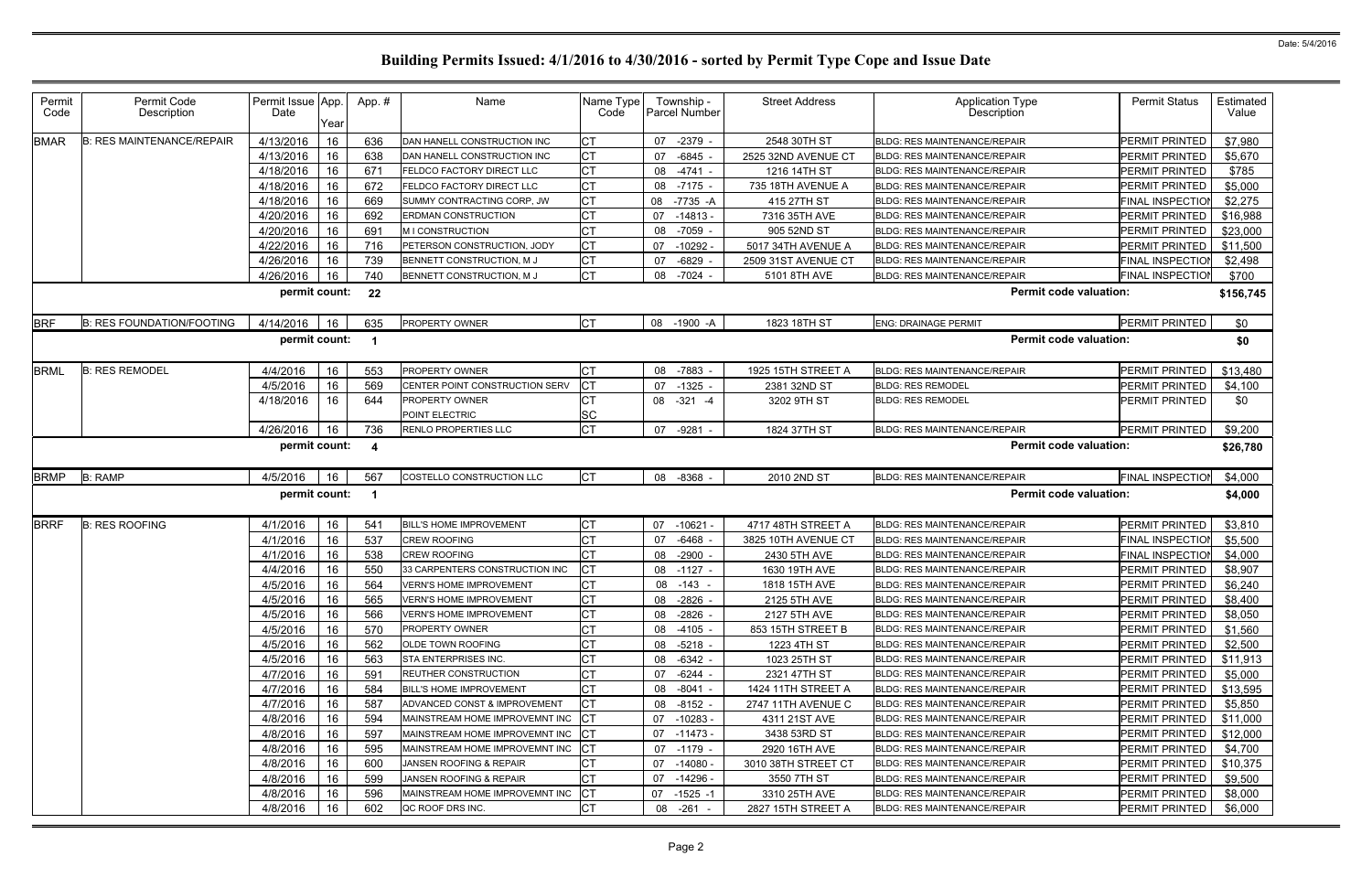| Permit<br>Code | Permit Code<br>Description | Permit Issue App.<br>Date | Year | App.#                    | Name                                    | Name Type<br>Code | Township -<br><b>Parcel Number</b> | <b>Street Address</b> | Application Type<br>Description     | <b>Permit Status</b>     | Estimated<br>Value |
|----------------|----------------------------|---------------------------|------|--------------------------|-----------------------------------------|-------------------|------------------------------------|-----------------------|-------------------------------------|--------------------------|--------------------|
| <b>BRRF</b>    | <b>B: RES ROOFING</b>      | 4/8/2016                  | 16   | 601                      | IOSSI SIDING AND WINDOWS                | СT                | 08 -4895                           | 1014 13TH AVE         | <b>BLDG: RES MAINTENANCE/REPAIR</b> | PERMIT PRINTED           | \$17,996           |
|                |                            | 4/11/2016                 | 16   | 609                      | BEST ROOFING, THE                       |                   | 07<br>$-12458$                     | 3518 12TH AVE         | <b>BLDG: RES MAINTENANCE/REPAIR</b> | PERMIT PRINTED           | \$4,000            |
|                |                            | 4/11/2016                 | 16   | 616                      | <b>PROPERTY OWNER</b>                   |                   | 08<br>$-1003 -$                    | 610 4TH AVE           | <b>BLDG: RES MAINTENANCE/REPAIR</b> | <b>PERMIT PRINTED</b>    | \$1,400            |
|                |                            | 4/11/2016                 | 16   | 615                      | PROPERTY OWNER                          | <b>CT</b>         | 08<br>$-8021$                      | 1428 12TH ST          | <b>BLDG: RES MAINTENANCE/REPAIR</b> | PERMIT PRINTED           | \$2,185            |
|                |                            | 4/12/2016                 | 16   | 619                      | A-1 CONSTRUCTION & RESTORATION          | CT                | 07<br>-5674                        | 2314 44TH ST          | <b>BLDG: RES MAINTENANCE/REPAIR</b> | <b>PERMIT PRINTED</b>    | \$4,601            |
|                |                            | 4/13/2016                 | 16   | 623                      | PROPERTY OWNER                          |                   | $-617 -3$<br>07                    | 1911 36TH ST          | <b>BLDG: RES MAINTENANCE/REPAIR</b> | PERMIT PRINTED           | \$2,100            |
|                |                            | 4/13/2016                 | 16   | 639                      | PROPERTY OWNER                          |                   | $-83$ $-E$<br>07                   | 2201 43RD ST          | <b>BLDG: RES MAINTENANCE/REPAIR</b> | <b>PERMIT PRINTED</b>    | \$1,800            |
|                |                            | 4/13/2016                 | 16   | 630                      | DAN HANELL CONSTRUCTION INC             |                   | 08 -2304                           | 509 17TH AVE          | <b>BLDG: RES MAINTENANCE/REPAIR</b> | PERMIT PRINTED           | \$11,874           |
|                |                            | 4/13/2016                 | 16   | 643                      | GREEN VALLEY CONSTRUCTION INC.          | <b>CT</b>         | 08<br>-4778                        | 1220 13TH ST          | <b>BLDG: RES MAINTENANCE/REPAIR</b> | PERMIT PRINTED           | \$7,900            |
|                |                            | 4/13/2016                 | 16   | 632                      | GREEN VALLEY CONSTRUCTION INC.          | СT                | 08<br>-4799                        | 921 12TH AVE          | <b>BLDG: RES MAINTENANCE/REPAIR</b> | <b>PERMIT PRINTED</b>    | \$8,900            |
|                |                            | 4/13/2016                 | 16   | 642                      | IOWA HOME SOLUTIONS, INC                | СT                | -5059<br>08                        | 2607 10TH STREET PL   | <b>BLDG: RES MAINTENANCE/REPAIR</b> | <b>PERMIT PRINTED</b>    | \$4,675            |
|                |                            | 4/13/2016                 | 16   | 629                      | DAN HANELL CONSTRUCTION INC             | CT                | 08 -7633 -                         | 1307 29TH AVE         | <b>BLDG: RES MAINTENANCE/REPAIR</b> | <b>PERMIT PRINTED</b>    | \$5,437            |
|                |                            | 4/14/2016                 | 16   | 646                      | IOSSI CONSTRUCTION                      | <b>CT</b>         | 08<br>-6940                        | 1648 25TH AVE         | <b>BLDG: RES MAINTENANCE/REPAIR</b> | PERMIT PRINTED           | \$7,148            |
|                |                            | 4/15/2016                 | 16   | 658                      | A-1 CONSTRUCTION & RESTORATION          | CT                | 07<br>$-12572$                     | 3037 56TH ST          | <b>BLDG: RES MAINTENANCE/REPAIR</b> | <b>PERMIT PRINTED</b>    | \$4,600            |
|                |                            | 4/15/2016                 | 16   | 650                      | FIVE STAR HOME IMRPOVEMENT LLC          |                   | -3976<br>08                        | 2709 15TH ST          | <b>BLDG: RES MAINTENANCE/REPAIR</b> | PERMIT PRINTED           | \$2,900            |
|                |                            | 4/15/2016                 | 16   | 655                      | <b>WATSON BUILDING &amp; REMODELING</b> | <b>CT</b>         | $-4572 -$<br>08                    | 820 20TH AVE          | <b>BLDG: RES MAINTENANCE/REPAIR</b> | <b>FINAL INSPECTIOI</b>  | \$1,600            |
|                |                            | 4/15/2016                 | 16   | 653                      | ALL MAJOR RESTORATIONS LLC              |                   | 08 -4788                           | 1130 8TH ST           | <b>BLDG: RES MAINTENANCE/REPAIR</b> | PERMIT PRINTED           | \$10,000           |
|                |                            | 4/15/2016                 | 16   | 651                      | ALL MAJOR RESTORATIONS LLC              | CT                | 08<br>$-7551$                      | 1536 21ST AVE         | <b>BLDG: RES MAINTENANCE/REPAIR</b> | PERMIT PRINTED           | \$6,000            |
|                |                            | 4/18/2016                 | 16   | 667                      | QC ROOF DRS INC.                        | СT                | 07<br>-1019                        | 1859 31ST ST          | <b>BLDG: RES MAINTENANCE/REPAIR</b> | <b>PERMIT PRINTED</b>    | \$4,500            |
|                |                            | 4/18/2016                 | 16   | 661                      | A-1 CONSTRUCTION & RESTORATION          |                   | $-241$<br>07<br>$-2$               | 3008 55TH STREET DR   | <b>BLDG: RES MAINTENANCE/REPAIR</b> | PERMIT PRINTED           | \$126,000          |
|                |                            | 4/18/2016                 | 16   | 673                      | <b>OLDE TOWN ROOFING</b>                |                   | 07<br>-418 -A                      | 1120 48TH ST          | <b>BLDG: RES MAINTENANCE/REPAIR</b> | <b>PERMIT PRINTED</b>    | \$5,000            |
|                |                            | 4/18/2016                 | 16   | 665                      | LANDEROS AND SONS CONSTRUCTION          |                   | $-4447 -$<br>08                    | 324 14TH AVE          | <b>BLDG: RES MAINTENANCE/REPAIR</b> | FINAL INSPECTIO          | \$3,800            |
|                |                            | 4/18/2016                 | 16   | 674                      | OLDE TOWN ROOFING                       |                   | 08<br>-7421                        | 2018 11TH ST          | <b>BLDG: RES MAINTENANCE/REPAIR</b> | <b>PERMIT PRINTED</b>    | \$4,500            |
|                |                            | 4/18/2016                 | 16   | 662                      | ACRI, INC.                              |                   | -7838<br>08                        | 1832 14TH ST          | <b>BLDG: RES MAINTENANCE/REPAIR</b> | PERMIT PRINTED           | \$12,000           |
|                |                            | 4/20/2016                 | 16   | 690                      | RASMUSSEN CONSTRUCTION DBA BUC          |                   | $-2927 -$<br>08                    | 2421 7TH AVE          | <b>BLDG: RES MAINTENANCE/REPAIR</b> | PERMIT PRINTED           | \$3,000            |
|                |                            | 4/21/2016                 | 16   | 709                      | PROPERTY OWNER                          |                   | 08 -2903                           | 2424 5TH AVE          | <b>BLDG: RES MAINTENANCE/REPAIR</b> | PERMIT PRINTED           | \$3,800            |
|                |                            | 4/21/2016                 | 16   | 710                      | <b>FRANCO ENTERPRISES</b>               |                   | 08<br>$-3164$                      | 1858 3RD ST           | BLDG: RES MAINTENANCE/REPAIR        | PERMIT PRINTED           | \$5,700            |
|                |                            | 4/22/2016                 | 16   | 713                      | <b>PROPERTY OWNER</b>                   | СT                | 08<br>-4788 -                      | 1130 8TH ST           | <b>BLDG: RES MAINTENANCE/REPAIR</b> | <b>PERMIT PRINTED</b>    | \$6,860            |
|                |                            | 4/26/2016                 | 16   | 741                      | FIVE STAR HOME IMRPOVEMENT LLC          |                   | $-4391 - A$<br>08                  | 1312 32ND AVE         | BLDG: RES MAINTENANCE/REPAIR        | PERMIT PRINTED           | \$4,995            |
|                |                            | 4/27/2016                 | 16   | 749                      | <b>PROPERTY OWNER</b>                   |                   | 07 -1132 -                         | 2750 14TH AVE         | <b>BLDG: RES MAINTENANCE/REPAIR</b> | <b>PERMIT PRINTED</b>    | \$540              |
|                |                            | 4/27/2016                 | 16   | 746                      | BILL'S HOME IMPROVEMENT                 | <b>CT</b>         | 07 -1646 -                         | 1920 31ST STREET A    | BLDG: RES MAINTENANCE/REPAIR        | PERMIT PRINTED   \$3,700 |                    |
|                |                            | 4/27/2016                 | 16   | 753                      | QC GENERAL, INC                         | СT                | -2206<br>07                        | 2430 28TH ST          | <b>BLDG: RES MAINTENANCE/REPAIR</b> | <b>PERMIT PRINTED</b>    | \$4,900            |
|                |                            | 4/27/2016                 | 16   | 750                      | FOLEY CONTRACTING LLC                   |                   | 07 -2433 -                         | 2008 44TH ST          | <b>BLDG: RES MAINTENANCE/REPAIR</b> | PERMIT PRINTED           | \$7,500            |
|                |                            | 4/27/2016                 | 16   | 752                      | FOLEY CONTRACTING LLC                   |                   | 08 -4355 -                         | 1219 16TH ST          | BLDG: RES MAINTENANCE/REPAIR        | PERMIT PRINTED           | \$10,900           |
|                |                            | 4/27/2016                 | 16   | 751                      | FOLEY CONTRACTING LLC                   | CT                | 08 -4463 -                         | 357 15TH AVE          | BLDG: RES MAINTENANCE/REPAIR        | PERMIT PRINTED           | \$4,950            |
|                |                            | 4/29/2016                 | 16   | 766                      | 3 B'S CONSTRUCTION & HOME IMPR          | <b>CT</b>         | 07 -11956                          | 4324 26TH AVE         | <b>BLDG: RES MAINTENANCE/REPAIR</b> | PERMIT PRINTED           | \$5,950            |
|                |                            | 4/29/2016                 | 16   | 761                      | TRI-STATE SIDING & WINDOWS INC          | <b>CT</b>         | 07<br>-5559                        | 1145 49TH ST          | <b>BLDG: RES MAINTENANCE/REPAIR</b> | <b>PERMIT PRINTED</b>    | \$7,709            |
|                |                            | permit count:             |      | 57                       |                                         |                   |                                    |                       | <b>Permit code valuation:</b>       |                          | \$478,320          |
| <b>BRSA</b>    | <b>B: RES ADDITION</b>     | 4/13/2016                 | 16   | 634                      | QUAD CITY WINDOWS, SIDING, DOORS        | <b>CT</b>         | 07 -12219 -                        | 3515 56TH STREET CT   | <b>BLDG: RES ADDITION</b>           | PERMIT PRINTED           | \$28,400           |
|                |                            | 4/27/2016                 | 16   | 714                      | ADDITIONAL DESIGN & BUILD               | <b>CT</b>         | 08 -1372 -                         | 2115 9TH AVE          | <b>BLDG: RES ADDITION</b>           | PERMIT PRINTED           | \$50,290           |
|                |                            | permit count:             |      | $\overline{\phantom{a}}$ |                                         |                   |                                    |                       | <b>Permit code valuation:</b>       |                          | \$78,690           |
|                |                            |                           |      | 552                      | CRAIG MACK CONSTRUCTION                 | <b>CT</b>         |                                    |                       |                                     |                          | \$4,600            |
| <b>BRSD</b>    | <b>B: RES SIDING</b>       | 4/5/2016                  | 16   |                          |                                         |                   | 07 -10088 -                        | 5021 44TH AVE         | BLDG: RES MAINTENANCE/REPAIR        | PERMIT PRINTED           |                    |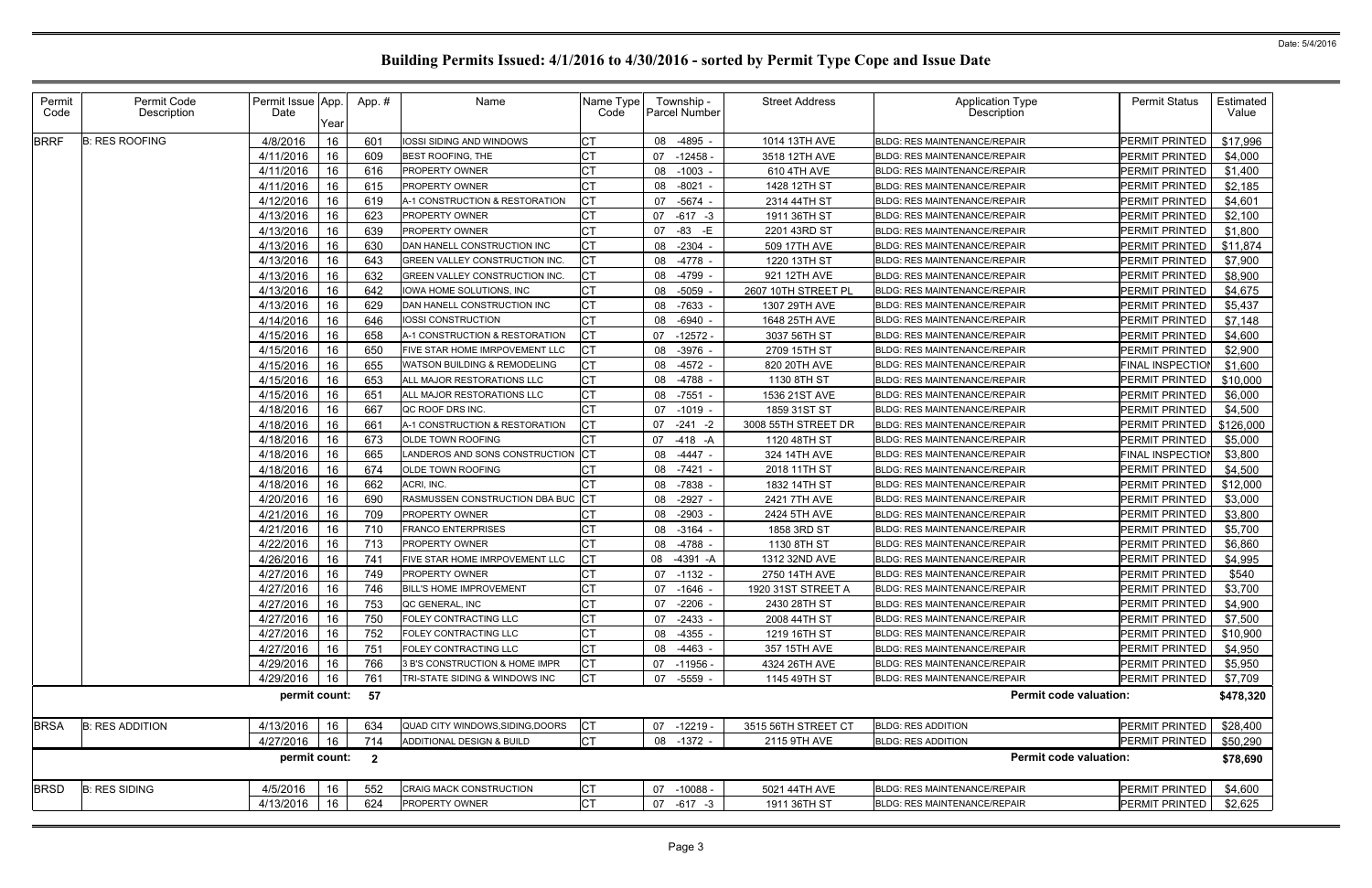| Permit<br>Code   | Permit Code<br>Description          | Permit Issue App.<br>Date |            | App.#                   | Name                                                                                                                              | Name Type<br>Code                   | Township -<br>Parcel Number | <b>Street Address</b> | <b>Application Type</b><br><b>Description</b> | <b>Permit Status</b>    | Estimated<br>Value |
|------------------|-------------------------------------|---------------------------|------------|-------------------------|-----------------------------------------------------------------------------------------------------------------------------------|-------------------------------------|-----------------------------|-----------------------|-----------------------------------------------|-------------------------|--------------------|
| <b>BRSD</b>      | <b>B: RES SIDING</b>                | 4/13/2016                 | Year<br>16 | 631                     | <b>PROPERTY OWNER</b>                                                                                                             | <b>CT</b>                           | 07<br>$-6316$               | 2334 48TH ST          | <b>BLDG: RES MAINTENANCE/REPAIR</b>           | PERMIT PRINTED          | \$2,450            |
|                  |                                     | 4/13/2016                 | 16         | 641                     | SUBURBAN CONSTRUCTION INC                                                                                                         | <b>CT</b>                           | $-7619$<br>08               | 1416 28TH AVE         | <b>BLDG: RES MAINTENANCE/REPAIR</b>           | PERMIT PRINTED          | \$4,337            |
|                  |                                     | 4/15/2016                 | 16         | 652                     | ALL MAJOR RESTORATIONS LLC                                                                                                        | <b>CT</b>                           | 08<br>-4788 -               | 1130 8TH ST           | <b>BLDG: RES MAINTENANCE/REPAIR</b>           | <b>PERMIT PRINTED</b>   | \$9,000            |
|                  |                                     | 4/15/2016                 | 16         | 654                     | ALL MAJOR RESTORATIONS LLC                                                                                                        | <b>CT</b>                           | 08 -7551                    | 1536 21ST AVE         | <b>BLDG: RES MAINTENANCE/REPAIR</b>           | PERMIT PRINTED          | \$5,000            |
|                  |                                     | 4/18/2016                 | 16         | 663                     | ACRI, INC.                                                                                                                        | <b>CT</b>                           | 08<br>-844                  | 154 RAILROAD AVE      | <b>BLDG: RES MAINTENANCE/REPAIR</b>           | PERMIT PRINTED          | \$16,780           |
|                  |                                     | 4/22/2016                 | 16         | 713                     | PROPERTY OWNER                                                                                                                    | <b>CT</b>                           | 08 -4788                    | 1130 8TH ST           | <b>BLDG: RES MAINTENANCE/REPAIR</b>           | PERMIT PRINTED          | \$6,860            |
|                  |                                     | permit count:             |            | - 8                     |                                                                                                                                   |                                     |                             |                       | <b>Permit code valuation:</b>                 |                         | \$51,652           |
| <b>BSMT</b>      | <b>B: RES BASEMENT WATERPROOF</b>   | 4/6/2016                  | 16         | 577                     | MIDWEST RECONSTRUCTION CO                                                                                                         | Iст                                 | $-1895$<br>08               | 1803 18TH ST          | <b>BLDG: RES MAINTENANCE/REPAIR</b>           | PERMIT PRINTED          | \$1,018,150        |
|                  |                                     | 4/14/2016                 | 16         | 645                     | ABSOLUTELY DRY BASEMENT WATERP CT                                                                                                 |                                     | 08 -7375 -                  | 522 23RD AVE          | <b>BLDG: RES MAINTENANCE/REPAIR</b>           | <b>PERMIT PRINTED</b>   | \$6,150            |
|                  |                                     | 4/21/2016                 | 16         | 705                     | ABSOLUTELY DRY BASEMENT WATERP CT                                                                                                 |                                     | -9281<br>07                 | 1824 37TH ST          | <b>BLDG: RES MAINTENANCE/REPAIR</b>           | PERMIT PRINTED          | \$4,200            |
|                  |                                     | permit count:             |            | -3                      |                                                                                                                                   |                                     |                             |                       | <b>Permit code valuation:</b>                 |                         | \$1,028,500        |
| <b>BSPK</b>      | <b>B: COML SPRINKLER SYSTEM</b>     | 4/8/2016                  | 16         | 119                     | <b>ESTES CONSTRUCTION</b><br>TOTAL MAINTENANCE INC<br>TOTAL MAINTENANCE INC<br>TRI-CITY ELECTRIC COMPANY<br>AHERN FIRE PROTECTION | <b>CT</b><br>SC<br>SC<br>SC<br>SC   | 07 -39 -1                   | 2040 53RD ST          | <b>BLDG: COML REMODEL</b>                     | PERMIT PRINTED          | \$1,606,000        |
|                  |                                     | 4/27/2016                 | 16         | 745                     | CONTINENTAL FIRE SPRINKLER CO                                                                                                     | <b>CT</b>                           | 06 -103                     | 1 JOHN DEERE PL       | <b>BLDG: SPRINKLER SYSTEM</b>                 | <b>PERMIT PRINTED</b>   | \$0                |
|                  |                                     | permit count:             |            | $\overline{\mathbf{2}}$ |                                                                                                                                   |                                     |                             |                       | <b>Permit code valuation:</b>                 |                         | \$1,606,000        |
| <b>BTWR</b>      | <b>B: COML CELLULAR STATION/TOV</b> | 4/12/2016                 | 16         | 515                     | MIDWEST UNDERGROUND TECHNOLOG'CT<br>OVERLAND CONTRACTING INC.                                                                     | <b>CT</b>                           | 08 -150 -D                  | 1531 17TH AVE         | <b>BLDG: RES MAINTENANCE/REPAIR</b>           | PERMIT PRINTED          | \$197,000          |
|                  |                                     | permit count:             |            | - 1                     |                                                                                                                                   |                                     |                             |                       | <b>Permit code valuation:</b>                 |                         | \$197,000          |
| <b>BWAL</b>      | <b>B: RETAINING WALL</b>            | 4/12/2016                 | 16         | 621                     | PROPERTY OWNER                                                                                                                    | Iст                                 | 08 -2769                    | 450 48TH ST           | <b>BLDG: RES MAINTENANCE/REPAIR</b>           | PERMIT PRINTED          | \$1,800            |
|                  |                                     | permit count:             |            | - 1                     |                                                                                                                                   |                                     |                             |                       | <b>Permit code valuation:</b>                 |                         | \$1,800            |
| <b>BWC</b>       | <b>B: WRECK COMMERCIAL BLDG</b>     | 4/11/2016                 | 15         | 1770                    | PRAIRIE CONTRACTORS, INC.<br>NEEDHAM EXCAVATING<br>AMERICAN ELECTRICAL INC.                                                       | <b>CT</b><br>SC<br><b>SC</b>        | 07 -14546 -                 | 3831 41ST AVENUE DR   | BLDG:COML/NEW, RESTAURANT                     | <b>PERMIT PRINTED</b>   | \$767,000          |
|                  |                                     | permit count:             |            | $\blacksquare$          |                                                                                                                                   |                                     |                             |                       | <b>Permit code valuation:</b>                 |                         | \$767,000          |
| DRN <sub>1</sub> | ENG: CLASS 1 DRAINAGE               | 4/6/2016                  | 16         | 573                     | CROSS CONCRETE CONSTRUCTION                                                                                                       | <b>CT</b>                           | 07 -5866                    | 1818 46TH ST          | <b>ENG: DRAINAGE PERMIT</b>                   | <b>FINAL INSPECTIOI</b> | \$0                |
|                  |                                     | 4/8/2016                  | 16         | 593                     | CROSS CONCRETE CONSTRUCTION                                                                                                       | Iст                                 | 07 -1061 -                  | 1819 30TH ST          | <b>BLDG: RES DRIVEWAY</b>                     | PERMIT PRINTED          | \$0                |
|                  |                                     | 4/11/2016                 | 16         | 608                     | RIVER TOWN PAINTING COMPANY, I                                                                                                    | <b>CT</b>                           | 07 -14482 -                 | 3930 44TH AVENUE DR   | <b>ENG: DRAINAGE PERMIT</b>                   | <b>PERMIT PRINTED</b>   | \$0                |
|                  |                                     | 4/11/2016                 | 16         | 603                     | NEW CONCRETE CONSTRUCTION                                                                                                         | <b>CT</b>                           | 07 -14505 -                 | 3400 77TH STREET CT   | BLDG: RES DRIVEWAY & SIDEWALK                 | <b>FINAL INSPECTION</b> | \$0                |
|                  |                                     | 4/12/2016                 | 16         | 617                     | PROPERTY OWNER                                                                                                                    | <b>CT</b>                           | $07 - 151 - 1$              | 3425 14TH ST          | <b>BLDG: RES MAINTENANCE/REPAIR</b>           | PERMIT PRINTED          | \$16,780           |
|                  |                                     | 4/12/2016                 | 16         | 620                     | CROSS CONCRETE CONSTRUCTION                                                                                                       | Iст                                 | 07<br>$-2376$ -             | 2532 30TH ST          | <b>ENG: DRAINAGE PERMIT</b>                   | <b>FINAL INSPECTION</b> | \$0                |
|                  |                                     | 4/12/2016                 | 16         | 515                     | MIDWEST UNDERGROUND TECHNOLOG'CT                                                                                                  |                                     | $-150 - D$<br>08            | 1531 17TH AVE         | <b>BLDG: RES MAINTENANCE/REPAIR</b>           | PERMIT PRINTED          | \$197,000          |
|                  |                                     | 4/13/2016                 | 16         | 633                     | KELLY CONSTRUCTION OF DAV., INC                                                                                                   | Iст                                 | $-6839 -$<br>07             | 3105 26TH ST          | <b>BLDG: RES DRIVEWAY</b>                     | <b>PERMIT PRINTED</b>   | \$0                |
|                  |                                     | 4/13/2016                 | 16         | 635                     | PROPERTY OWNER                                                                                                                    | <b>CT</b>                           | 08 -1900 -A                 | 1823 18TH ST          | <b>ENG: DRAINAGE PERMIT</b>                   | PERMIT PRINTED          | \$0                |
|                  |                                     | 4/21/2016                 | 16         | 575                     | <b>BUILD TO SUIT INC</b><br><b>HORNBUCKLE HEATING &amp; AC</b><br>TRI-CITY ELECTRIC COMPANY                                       | <b>CT</b><br><b>SC</b><br><b>SC</b> | 08 -176 -                   | 106 19TH AVE          | <b>BLDG: COML ADDITION</b>                    | PERMIT PRINTED          | \$392,710          |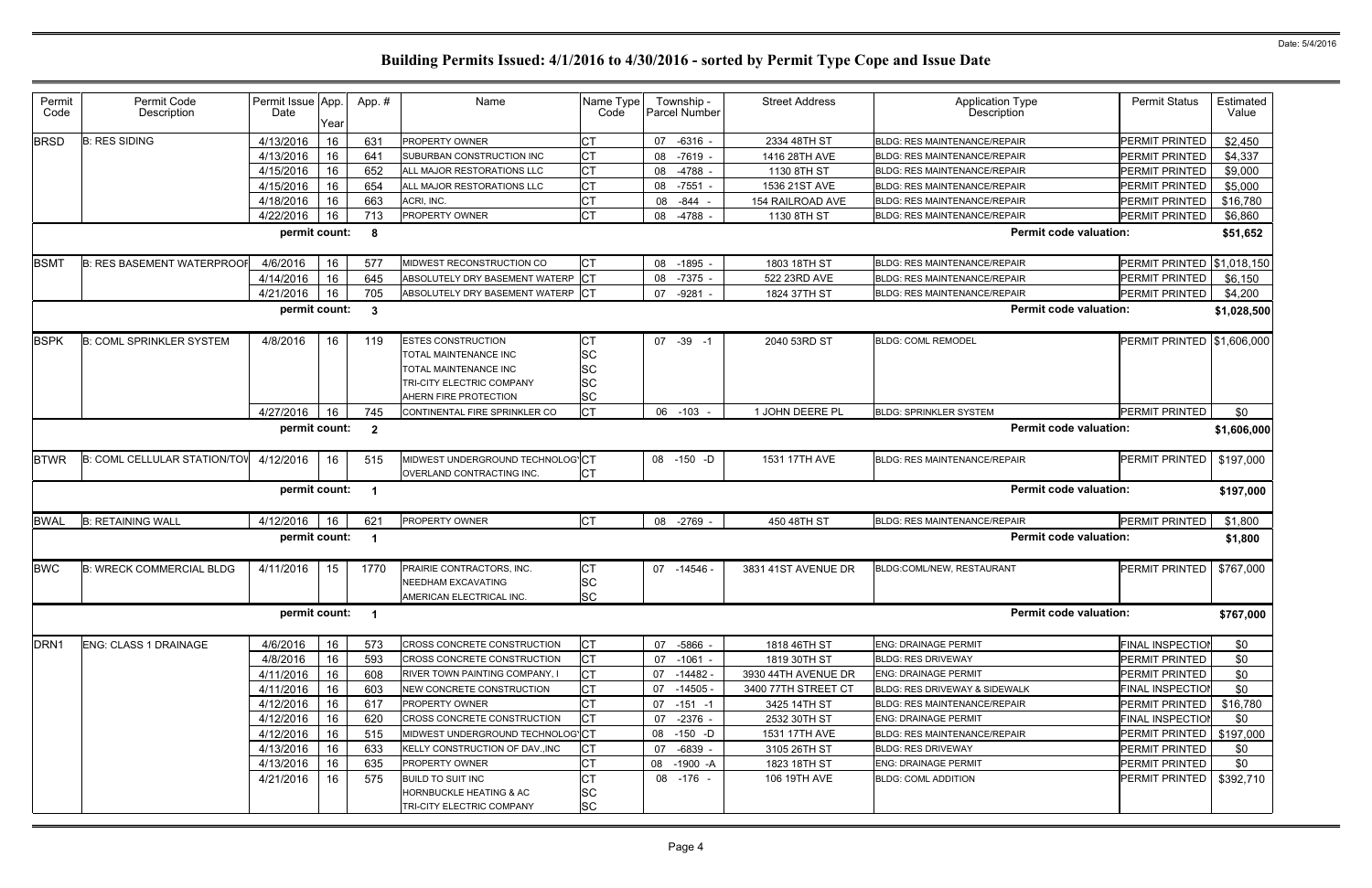| Permit<br>Code   | Permit Code<br>Description   | Permit Issue App.<br>Date | Year | App.#                   | Name                                                                               | Name Type<br>Code                   | Township -<br><b>Parcel Number</b> | <b>Street Address</b>   | <b>Application Type</b><br><b>Description</b> | <b>Permit Status</b>    | Estimated<br>Value |
|------------------|------------------------------|---------------------------|------|-------------------------|------------------------------------------------------------------------------------|-------------------------------------|------------------------------------|-------------------------|-----------------------------------------------|-------------------------|--------------------|
| DRN <sub>1</sub> | <b>ENG: CLASS 1 DRAINAGE</b> | 4/25/2016                 | 16   | 712                     | POWELL & COMPANY CONSTRUCTION,                                                     | <b>CT</b>                           | $-2863$ -<br>08                    | 609 22ND ST             | <b>BLDG: COML ADDITION</b>                    | PERMIT PRINTED          | \$733,000          |
|                  |                              | 4/26/2016                 | 16   | 734                     | NEW CONCRETE CONSTRUCTION                                                          | <b>CT</b>                           | 07<br>$-14504 -$                   | 3401 77TH STREET CT     | <b>ENG: DRAINAGE PERMIT</b>                   | PERMIT PRINTED          | \$0                |
|                  |                              | 4/29/2016                 | 16   | 760                     | <b>PROPERTY OWNER</b>                                                              | <b>CT</b>                           | 08 -7173 -                         | 723 18TH AVENUE A       | <b>ENG: DRAINAGE PERMIT</b>                   | PERMIT PRINTED          | \$0                |
|                  |                              | permit count:             |      | 13                      |                                                                                    |                                     |                                    |                         | <b>Permit code valuation:</b>                 |                         | \$1,339,490        |
| DRN <sub>2</sub> | ENG: CLASS 2 DRAINAGE        | 4/11/2016                 | 15   | 1770                    | PRAIRIE CONTRACTORS, INC.<br><b>NEEDHAM EXCAVATING</b><br>AMERICAN ELECTRICAL INC. | <b>CT</b><br><b>SC</b><br><b>SC</b> | 07 -14546 -                        | 3831 41ST AVENUE DR     | BLDG:COML/NEW, RESTAURANT                     | PERMIT PRINTED          | \$767,000          |
|                  |                              | permit count:             |      | - 1                     |                                                                                    |                                     |                                    |                         | <b>Permit code valuation:</b>                 |                         | \$767,000          |
| ЕC               | E: COML ELECTRICAL           | 4/19/2016                 | 15   | 1770                    | PRAIRIE CONTRACTORS, INC.<br><b>NEEDHAM EXCAVATING</b><br>AMERICAN ELECTRICAL INC. | <b>CT</b><br><b>SC</b><br><b>SC</b> | 07 -14546 -                        | 3831 41ST AVENUE DR     | BLDG:COML/NEW, RESTAURANT                     | PERMIT PRINTED          | \$767,000          |
|                  |                              | 4/19/2016                 | 16   | 679                     | ADVANTAGE ELCTRL SERVICES INC                                                      | <b>CT</b>                           | 07<br>$-316 - 2$                   | 5100 60TH ST            | ELEC: COMMERCIAL, NEW                         | PERMIT PRINTED          | \$0                |
|                  |                              | 4/19/2016                 | 16   | 684                     | DAVENPORT ELECTRIC CONTRACT CO                                                     |                                     | 07<br>-999999-                     | 4028 38TH AVE TEMP      | ELEC: TEMPORARY SERVICE                       | <b>FINAL INSPECTION</b> | \$0                |
|                  |                              | 4/19/2016                 | 16   | 685                     | DAVENPORT ELECTRIC CONTRACT CO                                                     | СT                                  | -999999-<br>07                     | 4028 JOHN DEERE RD TEMP | <b>ELEC: TEMPORARY SERVICE</b>                | <b>FINAL INSPECTIOI</b> | \$0                |
|                  |                              | 4/22/2016                 | 16   | 718                     | LIGHTING MAINTENANCE INC                                                           | СT                                  | 07<br>$-14482$                     | 3930 44TH AVENUE DR     | <b>ELEC: REMODEL</b>                          | PERMIT PRINTED          | \$0                |
|                  |                              | 4/29/2016                 | 16   | 762                     | ART-O-LITE ELECTRIC CO                                                             | <b>CT</b>                           | $-2123 -$<br>08                    | 232 38TH ST             | ELEC: SERVICE                                 | PERMIT PRINTED          | \$0                |
|                  |                              | 4/29/2016                 | 16   | 514                     | PROPERTY OWNER<br>HANSSEN ELECTRIC                                                 | <b>CT</b><br><b>SC</b>              | -2988 -<br>08                      | 2305 7TH AVE            | <b>BLDG: COML REMODEL</b>                     | PERMIT PRINTED          | \$75,000           |
|                  |                              | permit count:             |      | $\overline{7}$          |                                                                                    |                                     |                                    |                         | <b>Permit code valuation:</b>                 |                         | \$842,000          |
| ECM <sub>6</sub> | E: COML ELCT MTR RECNCT (6 M | 4/26/2016                 | 16   | 735                     | <b>PROPERTY OWNER</b>                                                              | СT                                  | $-2644 - A$<br>08                  | 4801 RIVER DR           | ELCT: ELCT MTR RECONNCT AFTER 6 MONTHS        | PERMIT PRINTED          | \$0                |
|                  |                              | 4/29/2016                 | 16   | 754                     | PROPERTY OWNER                                                                     | <b>CT</b>                           | 08<br>$-5622 - 1$                  | 1401 15TH ST            | ELCT: ELCT MTR RECONNCT AFTER 6 MONTHS        | FINAL INSPECTIOI        | \$0                |
|                  |                              | permit count:             |      | $\overline{\mathbf{2}}$ |                                                                                    |                                     |                                    |                         | <b>Permit code valuation:</b>                 |                         | \$0                |
| <b>ENA</b>       | <b>B: RES SIDEWALK</b>       | 4/1/2016                  | 16   | 540                     | R.A. CONSTRUCTION                                                                  | <b>CT</b>                           | -7958 -<br>08                      | 2033 14TH ST            | BLDG: RES DRIVEWAY & SIDEWALK                 | PERMIT PRINTED          | \$0                |
|                  |                              | 4/11/2016                 | 16   | 603                     | <b>INEW CONCRETE CONSTRUCTION</b>                                                  | <b>CT</b>                           | 07<br>$-14505$                     | 3400 77TH STREET CT     | <b>BLDG: RES DRIVEWAY &amp; SIDEWALK</b>      | PERMIT PRINTED          | \$0                |
|                  |                              | permit count:             |      | $\overline{\mathbf{2}}$ |                                                                                    |                                     |                                    |                         | <b>Permit code valuation:</b>                 |                         | \$0                |
| <b>ENB</b>       | <b>B: RES DRIVEWAY</b>       | 4/11/2016                 | 16   | 603                     | NEW CONCRETE CONSTRUCTION                                                          | <b>CT</b>                           | 07 -14505 -                        | 3400 77TH STREET CT     | <b>BLDG: RES DRIVEWAY &amp; SIDEWALK</b>      | PERMIT PRINTED          | \$0                |
|                  |                              | 4/12/2016                 | 16   | 622                     | OLSON CONCRETE, PERRY                                                              | <b>CT</b>                           | 08 -8443 -                         | 3000 16TH ST            | BLDG: RES DRIVEWAY & SIDEWALK                 | PERMIT PRINTED          | \$0                |
|                  |                              | 4/13/2016                 | 16   | 633                     | KELLY CONSTRUCTION OF DAV., INC                                                    | Iст                                 | 07 -6839 -                         | 3105 26TH ST            | <b>BLDG: RES DRIVEWAY</b>                     | PERMIT PRINTED          | \$0                |
|                  |                              | permit count:             |      | $\overline{\mathbf{3}}$ |                                                                                    |                                     |                                    |                         | <b>Permit code valuation:</b>                 |                         | \$0                |
| <b>ER</b>        | E: RES ELECTRICAL            | 4/1/2016                  | 16   | 536                     | MAHIEU ELECTRIC CO INC                                                             | СT                                  | 07<br>-892 -A                      | 2812 44TH ST            | ELEC: SERVICE                                 | PERMIT PRINTED          | \$0                |
|                  |                              | 4/5/2016                  | 16   | 553                     | <b>PROPERTY OWNER</b>                                                              | <b>CT</b>                           | 08 -7883 -                         | 1925 15TH STREET A      | BLDG: RES MAINTENANCE/REPAIR                  | PERMIT PRINTED          | \$13,480           |
|                  |                              | 4/7/2016                  | 16   | 592                     | ELECTRIC DOCTOR SERVICE LLC                                                        | <b>CT</b>                           | 07 -14296 -                        | 3550 7TH ST             | ELEC: WIRING, MISC                            | PERMIT PRINTED          | \$0                |
|                  |                              | 4/8/2016                  | 16   | 496                     | PROPERTY OWNER                                                                     | <b>CT</b>                           | -9978 -<br>07                      | 4224 34TH AVENUE PL     | BLDG: RES MAINTENANCE/REPAIR                  | FINAL INSPECTION        | \$700              |
|                  |                              | 4/11/2016                 | 16   | 368                     | <b>BLAZE RESTORATION INC</b><br>AMERICAN ELECTRIC INC                              | <b>CT</b><br><b>SC</b>              | 08 -7375 -                         | 522 23RD AVE            | <b>BLDG: RES MAINTENANCE/REPAIR</b>           | PERMIT PRINTED          | \$35,000           |
|                  |                              | 4/13/2016                 | 15   | 2673                    | <b>IRVINE CONSTRUCTION COMPANY</b><br>MAHIEU ELECTRIC CO INC                       | <b>CT</b><br><b>SC</b>              | 07 -13559 -                        | 3506 32ND ST            | <b>BLDG: RES MAINTENANCE/REPAIR</b>           | <b>PERMIT PRINTED</b>   | \$15,100           |
|                  |                              | 4/13/2016                 | 16   | 644                     | PROPERTY OWNER<br>POINT ELECTRIC                                                   | <b>CT</b><br><b>SC</b>              | 08 - 321 - 4                       | 3202 9TH ST             | <b>BLDG: RES REMODEL</b>                      | PERMIT PRINTED          | \$0                |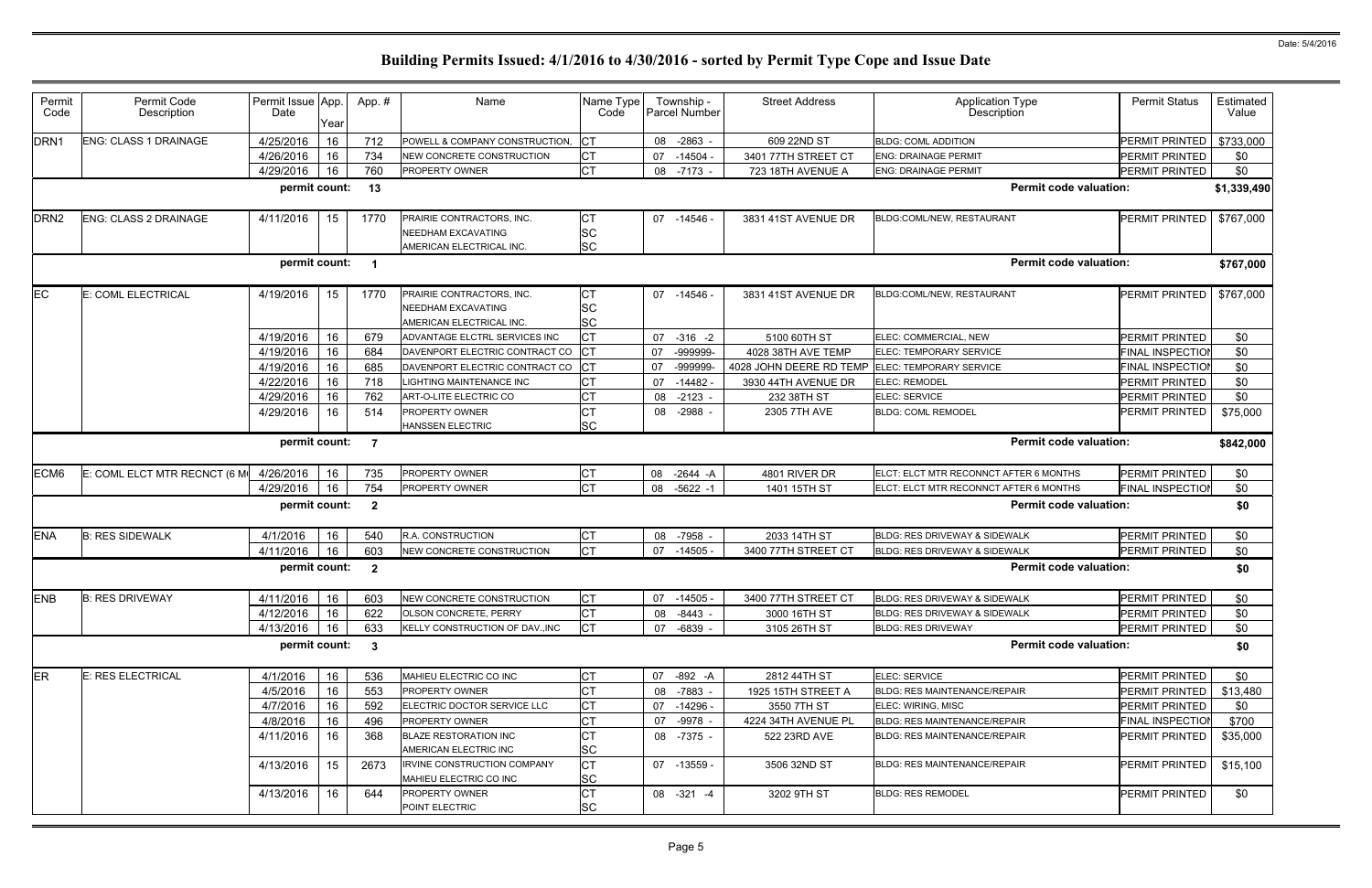| Permit<br>Code                                                            | Permit Code<br>Description | Permit Issue App.<br>Date | Year | App.# | Name                                                       | Name Type<br>Code      | Township -<br>Parcel Number | <b>Street Address</b> | Application Type<br>Description      | <b>Permit Status</b>    | Estimated<br>Value |
|---------------------------------------------------------------------------|----------------------------|---------------------------|------|-------|------------------------------------------------------------|------------------------|-----------------------------|-----------------------|--------------------------------------|-------------------------|--------------------|
| <b>ER</b>                                                                 | E: RES ELECTRICAL          | 4/15/2016                 | 16   | 656   | <b>GPE INC.</b>                                            | <b>CT</b>              | 07<br>$-11890$              | 3442 52ND STREET CT   | ELEC: SERVICE                        | <b>FINAL INSPECTIOI</b> | \$0                |
|                                                                           |                            | 4/19/2016                 | 16   | 681   | KOEHLER ELECTRIC INC, J W                                  | <b>CT</b>              | 07<br>$-9281$               | 1824 37TH ST          | <b>ELEC: REMODEL</b>                 | <b>PERMIT PRINTED</b>   | \$0                |
|                                                                           |                            | 4/21/2016                 | 16   | 500   | MIDWEST COMPLETE CONSTRUCTION<br>TRI-CITY ELECTRIC COMPANY | Iст<br><b>SC</b>       | 07 -10607 -                 | 4420 51ST ST          | <b>BLDG: RES REMODEL</b>             | PERMIT PRINTED          | \$16,000           |
|                                                                           |                            | 4/21/2016                 | 16   | 704   | ELECTRIC DOCTOR SERVICE LLC                                | <b>CT</b>              | 07<br>-7676                 | 2414 23RD AVENUE B    | ELEC: WIRING, MISC                   | <b>FINAL INSPECTIOI</b> | \$0                |
|                                                                           |                            | 4/21/2016                 | 16   | 699   | <b>FONSECA ELECTRIC</b>                                    | <b>CT</b>              | $-217 -$<br>08              | 176 16TH AVE          | ELEC: WIRING, MISC                   | PERMIT PRINTED          | \$0                |
|                                                                           |                            | 4/22/2016                 | 16   | 717   | GPE INC.                                                   | <b>CT</b>              | 08<br>$-2956 - A$           | 1015 19TH AVE         | ELEC: SERVICE                        | PERMIT PRINTED          | \$0                |
|                                                                           |                            | 4/22/2016                 | 15   | 1125  | PROPERTY OWNER                                             | СT                     | 08<br>$-6817 - 19$          | 1104 23RD ST          | <b>BLDG: GARAGES/CARPORTS</b>        | PERMIT PRINTED          | \$11,760           |
|                                                                           |                            | 4/26/2016                 | 16   | 742   | THADDEUS H ELECTRIC INC                                    | <b>CT</b>              | 08 -771                     | 1193 23RD ST          | ELEC: SERVICE                        | PERMIT PRINTED          | \$0                |
|                                                                           |                            | 4/29/2016                 | 16   | 763   | TRI-CITY ELECTRIC COMPANY                                  | <b>CT</b>              | 07<br>$-11723$              | 1131 48TH ST          | ELEC: SERVICE                        | PERMIT PRINTED          | \$0                |
|                                                                           |                            | 4/29/2016                 | 16   | 764   | TRI-CITY ELECTRIC COMPANY                                  | <b>CT</b>              | $-2497$<br>08               | 411 4TH AVE           | ELEC: REPAIR                         | PERMIT PRINTED          | \$0                |
|                                                                           |                            | permit count:             |      | 17    |                                                            |                        |                             |                       | <b>Permit code valuation:</b>        |                         | \$92,040           |
| <b>EZC</b>                                                                | E: EZ/COML, ELECTRICAL     | 4/5/2016                  | 16   | 123   | BELISLE CONSTRUCTION INC<br>ILLINOIS ELECTRICIANS GROUP    | <b>CT</b><br><b>SC</b> | 07 -15024                   | 4408 16TH ST          | BLDG: COML MAINTENANCE/REPAIR        | FINAL INSPECTION        | \$293,500          |
|                                                                           |                            | 4/7/2016                  | 16   | 149   | MERCURY COMMUNICATIONS, INC.<br>ART-O-LITE ELECTRIC CO     | <b>CT</b><br><b>SC</b> | 08 -328 -C                  | 1201 RIVER DR         | <b>BLDG: COML MAINTENANCE/REPAIR</b> | PERMIT PRINTED          | \$320,000          |
| <b>Permit code valuation:</b><br>permit count:<br>$\overline{\mathbf{2}}$ |                            |                           |      |       |                                                            |                        |                             |                       |                                      |                         | \$613,500          |
| <b>MC</b>                                                                 | M: COML MECHANICAL         | 4/7/2016                  | 16   | 581   | JOHNSON HEATING & A/C INC                                  | <b>CT</b>              | 07 -232                     | 3209 60TH ST          | HTG: GEOTHERMAL, REPLACE             | PERMIT PRINTED          | \$0                |
|                                                                           |                            | 4/7/2016                  | 16   | 583   | A1 MORRIS HEATING AND COOLING                              | <b>CT</b>              | -359<br>07                  | 4515 34TH ST          | HTG: FURNACE/AC, REPLACE             | <b>PERMIT PRINTED</b>   | \$0                |
|                                                                           |                            | 4/13/2016                 | 16   | 640   | <b>BRADY COMPANY, JL</b>                                   | <b>CT</b>              | $-14035$<br>07              | 505 VALLEY VIEW DR    | HTG: OTHER, INSTALL/REPLACE          | PERMIT PRINTED          | \$0                |
|                                                                           |                            | 4/19/2016                 | 16   | 676   | <b>CRAWFORD HEATING &amp; COOLING</b>                      | <b>CT</b>              | 07<br>$-361 - 1$            | 4808 27TH ST          | HTG: ROOFTOP UNIT, REPLACE           | <b>PERMIT PRINTED</b>   | \$0                |
|                                                                           |                            | 4/20/2016                 | 16   | 689   | HUSSMANN SERVICES CORPORTION                               | <b>CT</b>              | 07<br>$-14482$              | 3930 44TH AVENUE DR   | HTG: OTHER, INSTALL/REPLACE          | PERMIT PRINTED          | \$0                |
|                                                                           |                            | 4/21/2016                 | 16   | 707   | CRAWFORD HEATING & COOLING                                 | <b>CT</b>              | $-389 - 1$<br>07            | 767 52ND AVE          | HTG: AIR CONDITIONING, REPLACE       | PERMIT PRINTED          | \$0                |
|                                                                           |                            | 4/22/2016                 | 16   | 719   | KALE HEATING & AC                                          | <b>CT</b>              | 08<br>$-1163$               | 525 16TH ST           | HTG: FURNACE/AC, NEW                 | PERMIT PRINTED          | \$0                |
|                                                                           |                            | 4/26/2016                 | 16   | 575   | <b>BUILD TO SUIT INC</b>                                   | CT                     | 08 -176 -                   | 106 19TH AVE          | <b>BLDG: COML ADDITION</b>           | PERMIT PRINTED          | \$392,710          |
|                                                                           |                            |                           |      |       | <b>HORNBUCKLE HEATING &amp; AC</b>                         | <b>SC</b>              |                             |                       |                                      |                         |                    |
|                                                                           |                            |                           |      |       | TRI-CITY ELECTRIC COMPANY                                  | <b>SC</b>              |                             |                       |                                      |                         |                    |
|                                                                           |                            | permit count: 8           |      |       |                                                            |                        |                             |                       | <b>Permit code valuation:</b>        |                         | \$392,710          |
| <b>MR</b>                                                                 | <b>IM: RES MECHANICAL</b>  | 4/5/2016                  | 16   | 556   | <b>BRADY COMPANY, JL</b>                                   | CT                     | 07 -9843 -                  | 3803 16TH ST          | HTG: FURNACE/AC, REPLACE             | <b>PERMIT PRINTED</b>   | \$0                |
|                                                                           |                            | 4/5/2016                  | 16   | 557   | <b>BRADY COMPANY, JL</b>                                   | <b>CT</b>              | $-321 - 5$<br>08            | 3208 9TH ST           | HTG: FURNACE/AC, REPLACE             | PERMIT PRINTED          | \$0                |
|                                                                           |                            | 4/5/2016                  | 16   | 558   | TOTAL MAINTENANCE INC                                      | <b>CT</b>              | 08 -4799 -                  | 921 12TH AVE          | <b>HTG: BOILER/FURNACE, REPLACE</b>  | PERMIT PRINTED          | \$0                |
|                                                                           |                            | 4/7/2016                  | 16   | 586   | <b>PROPERTY OWNER</b>                                      | C <sub>T</sub>         | $-7883 -$<br>08             | 1925 15TH STREET A    | HTG: OTHER, INSTALL/REPLACE          | PERMIT PRINTED          | \$0                |
|                                                                           |                            | 4/11/2016                 | 16   | 606   | KALE HEATING & AC                                          | C <sub>T</sub>         | 08 -6302 -                  | 916 25TH ST           | HTG: FURNACE/AC, REPLACE             | <b>PERMIT PRINTED</b>   | \$0                |
|                                                                           |                            | 4/14/2016                 | 16   | 647   | TOTAL MAINTENANCE INC                                      | <b>CT</b>              | $-6807 -$<br>07             | 2501 30TH AVENUE CT   | HTG: FURNACE/AC, REPLACE             | PERMIT PRINTED          | \$0                |
|                                                                           |                            | 4/18/2016                 | 16   | 660   | <b>BRADY COMPANY, JL</b>                                   | <b>CT</b>              | 07<br>-11721 -              | 4306 28TH AVE         | HTG: FURNACE/AC, REPLACE             | PERMIT PRINTED          | \$0                |
|                                                                           |                            | 4/18/2016                 | 16   | 659   | MAINTENANCE & MECHANICALS LLC                              | <b>CT</b>              | 07<br>-242 -A               | 2809 53RD ST          | <b>HTG: BOILER/FURNACE, REPLACE</b>  | <b>FINAL INSPECTION</b> | \$0                |
|                                                                           |                            | 4/19/2016                 | 16   | 675   | <b>FREED HEATING &amp; AC</b>                              | <b>CT</b>              | $-2220 -$<br>07             | 2445 28TH ST          | HTG: FURNACE/AC, REPLACE             | <b>PERMIT PRINTED</b>   | \$0                |
|                                                                           |                            | 4/19/2016                 | 16   | 677   | <b>BRADY COMPANY, JL</b>                                   | <b>CT</b>              | 07 -9532 -                  | 3533 49TH ST          | HTG: FURNACE/AC, REPLACE             | PERMIT PRINTED          | \$0                |
|                                                                           |                            | 4/21/2016                 | 16   | 693   | TOTAL MAINTENANCE INC                                      | <b>CT</b>              | 08 -8361 -                  | 2033 3RD ST           | HTG: AIR CONDITIONING, REPLACE       | PERMIT PRINTED          | \$0                |
|                                                                           |                            | 4/22/2016                 | 16   | 722   | TOTAL MAINTENANCE INC                                      | <b>CT</b>              | 07 -1399                    | 2436 31ST ST          | HTG: FURNACE/AC, REPLACE             | PERMIT PRINTED          | \$0                |
|                                                                           |                            | 4/25/2016                 | 16   | 727   | BRADY COMPANY, J L                                         | <b>CT</b>              | 08 -176 -                   | 106 19TH AVE          | HTG: FURNACE/AC, REPLACE             | PERMIT PRINTED          | \$0                |
|                                                                           |                            | 4/26/2016                 | 16   | 731   | KALE HEATING & AC                                          | <b>CT</b>              | 07 -13496 -                 | 4200 22ND AVE         | HTG: AIR CONDITIONING, REPLACE       | PERMIT PRINTED          | \$0                |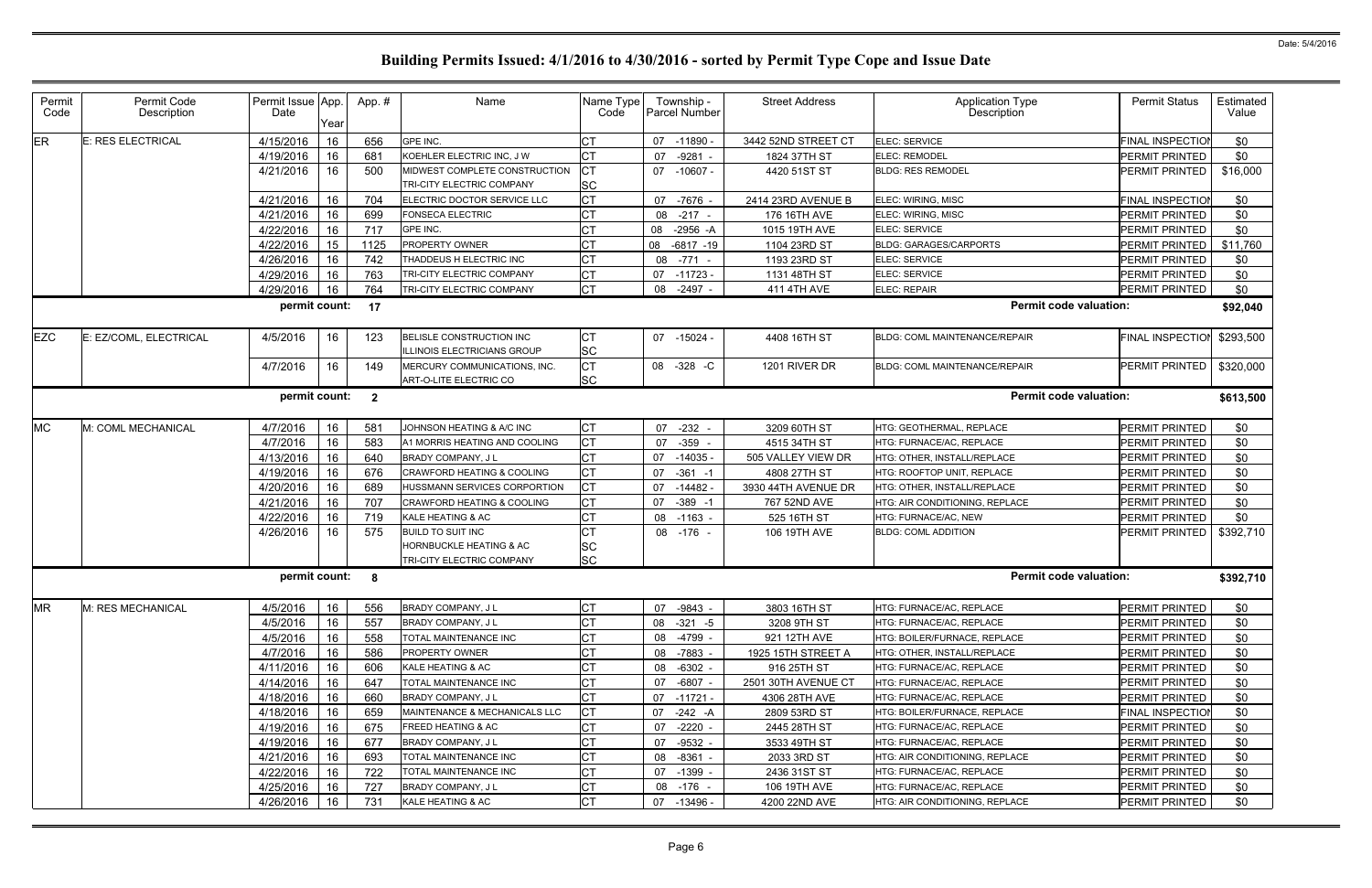| Permit<br>Code   | Permit Code<br>Description   | Permit Issue App.<br>Date | Year | App.#                   | Name                              | Name Type<br>Code | Township -<br><b>Parcel Number</b> | <b>Street Address</b> | <b>Application Type</b><br>Description | <b>Permit Status</b>    | Estimated<br>Value |
|------------------|------------------------------|---------------------------|------|-------------------------|-----------------------------------|-------------------|------------------------------------|-----------------------|----------------------------------------|-------------------------|--------------------|
| <b>MR</b>        | M: RES MECHANICAL            | 4/26/2016                 | 16   | 732                     | KALE HEATING & AC                 | <b>CT</b>         | 07<br>$-13496$                     | 4232 22ND AVE         | HTG: AIR CONDITIONING, REPLACE         | PERMIT PRINTED          | \$0                |
|                  |                              | 4/26/2016                 | 16   | 730                     | TOTAL MAINTENANCE INC             | <b>CT</b>         | -78 -A<br>07                       | 3601 26TH AVE         | HTG: FURNACE/AC, REPLACE               | <b>PERMIT PRINTED</b>   | \$0                |
|                  |                              | 4/26/2016                 | 16   | 728                     | KALE HEATING & AC                 | <b>CT</b>         | $-8425$<br>07                      | 3228 13TH AVENUE CT   | HTG: FURNACE/AC, REPLACE               | PERMIT PRINTED          | \$0                |
|                  |                              | 4/26/2016                 | 16   | 729                     | KALE HEATING & AC                 | <b>CT</b>         | 07<br>$-9281$                      | 1824 37TH ST          | HTG: BOILER/FURNACE, REPLACE           | PERMIT PRINTED          | \$0                |
|                  |                              | permit count:             |      | 18                      |                                   |                   |                                    |                       | <b>Permit code valuation:</b>          |                         | \$0                |
| <b>PC</b>        | P: COML PLUMBING             | 4/11/2016                 | 16   | 611                     | PETERSEN PLUMBING AND HEATING     | Iст               | 08 -2299                           | 514 16TH AVE          | PLBG: SEWER REPAIR                     | PERMIT PRINTED          | \$0                |
|                  |                              | 4/20/2016                 | 16   | 688                     | A+ PLUMBING                       | <b>CT</b>         | 08<br>-861                         | 133 4TH AVE           | PLBG: INSTALLATION, COMMERCIAL         | PERMIT PRINTED          | \$0                |
|                  |                              | 4/21/2016                 | 16   | 700                     | <b>ERICKSON PLUMBING</b>          | <b>CT</b>         | 07<br>$-12777-$                    | 4004 38TH AVE         | PLBG: WATER SERVICE REPLACEMENT        | <b>FINAL INSPECTIOI</b> | \$0                |
|                  |                              | 4/21/2016                 | 16   | 701                     | <b>ERICKSON PLUMBING</b>          | <b>CT</b>         | 07 -7759                           | 4010 38TH AVE         | PLBG: WATER SERVICE REPLACEMENT        | <b>FINAL INSPECTIOI</b> | \$0                |
|                  |                              | 4/21/2016                 | 16   | 702                     | <b>ERICKSON PLUMBING</b>          | <b>CT</b>         | 07 -7762                           | 4011 38TH AVE         | PLBG: WATER SERVICE REPLACEMENT        | FINAL INSPECTIO         | \$0                |
|                  |                              | 4/21/2016                 | 16   | 706                     | THREE SAINTS PLUMBING             | <b>CT</b>         | 08 -1170                           | 1520 6TH AVE          | PLBG: INSTALLATION, COMMERCIAL         | PERMIT PRINTED          | \$0                |
|                  |                              | 4/22/2016                 | 16   | 721                     | <b>ERICKSON PLUMBING</b>          | <b>CT</b>         | 07 -14482 -                        | 3930 44TH AVENUE DR   | PLBG: INSTALLATION, COMMERCIAL         | <b>PERMIT PRINTED</b>   | \$0                |
|                  |                              | permit count:             |      | $\overline{7}$          |                                   |                   |                                    |                       | <b>Permit code valuation:</b>          |                         | \$0                |
| PCR <sub>6</sub> | P: RES GAS MTR RECONCT (6 MO | 4/1/2016                  | 16   | 546                     | RYAN & ASSOCIATES INC             | <b>CT</b>         | $-321$<br>08<br>$-4$               | 3202 9TH ST           | HTG: GAS MTR RECONNECT AFTER 6 MONTHS  | FINAL INSPECTIO         | \$0                |
|                  |                              | 4/6/2016                  | 16   | 579                     | <b>HEATCO SERVICE COMPANY</b>     | <b>CT</b>         | 08 -4925                           | 1430 11TH ST          | HTG: GAS MTR RECONNECT AFTER 6 MONTHS  | <b>FINAL INSPECTION</b> | \$0                |
|                  |                              | 4/6/2016                  | 16   | 578                     | <b>HEATCO SERVICE COMPANY</b>     | lст               | -5636<br>08                        | 1511 15TH ST          | HTG: GAS MTR RECONNECT AFTER 6 MONTHS  | FINAL INSPECTIO         | \$0                |
|                  |                              | 4/19/2016                 | 16   | 683                     | <b>BAGBY PLUMBING SERVICE</b>     | <b>CT</b>         | 08 -8541                           | 963 41ST ST           | PLBG: GAS MTR RECONNECT AFTER 6 MONTHS | <b>FINAL INSPECTION</b> | \$0                |
|                  |                              | 4/25/2016                 | 16   | 724                     | MAINTENANCE & MECHANICALS LLC     | lст               | 08 -1759                           | 1114 25TH ST          | HTG: GAS MTR RECONNECT AFTER 6 MONTHS  | <b>FINAL INSPECTIOI</b> | \$0                |
|                  |                              | 4/27/2016                 | 16   | 747                     | <b>BLONDELL PLUMBING SERVICES</b> | <b>CT</b>         | 08 -6757 -                         | 1634 24TH AVE         | PLBG: GAS MTR RECONNECT AFTER 6 MONTHS | <b>FINAL INSPECTIOI</b> | \$0                |
|                  |                              | permit count:             |      | - 6                     |                                   |                   |                                    |                       | <b>Permit code valuation:</b>          |                         | \$0                |
| <b>PCWS</b>      | P: CITY WATER/SEWER          | 4/19/2016                 | 16   | 682                     | <b>BLONDELL PLUMBING SERVICES</b> | Iст               | $-241 - 4$<br>07                   | 3205 54TH STREET CT   | PLBG: SEWER REPAIR                     | <b>FINAL INSPECTIOI</b> | \$0                |
|                  |                              | 4/19/2016                 | 16   | 680                     | <b>BLONDELL PLUMBING SERVICES</b> | Iст               | 08<br>-4919                        | 1406 11TH ST          | PLBG: SEWER REPAIR                     | PERMIT PRINTED          | \$0                |
|                  |                              | permit count:             |      | $\overline{\mathbf{2}}$ |                                   |                   |                                    |                       | <b>Permit code valuation:</b>          |                         | \$0                |
| PEZC             | P: EZ/COML, PLUMBING         | 4/20/2016                 | 16   | 687                     | <b>BOSTON PLUMBING, INC</b>       | <b>CT</b>         | 07 -15024 -                        | 4408 16TH ST          | PLBG: INSTALLATION, COMMERCIAL         | <b>FINAL INSPECTIO</b>  | \$0                |
|                  |                              | permit count:             |      |                         |                                   |                   |                                    |                       | <b>Permit code valuation:</b>          |                         | \$0                |
| <b>PGR</b>       | P: RES GAS PIPING            | 4/7/2016                  | 16   | 582                     | WATSON PLUMBING AND MECHANICAL CT |                   | 07 -14296 -                        | 3550 7TH ST           | PLBG: GAS PIPING                       | PERMIT PRINTED          | \$0                |
|                  |                              | permit count:             |      | $\blacksquare$          |                                   |                   |                                    |                       | <b>Permit code valuation:</b>          |                         | \$0                |
| <b>PR</b>        | P: RES PLUMBING              | 4/5/2016                  | 16   | 560                     | CRAWFORD COMPANY                  | <b>CT</b>         | 07 -13951                          | 3705 76TH STREET CT   | PLBG: INSTALLATION, RESIDENTIAL        | FINAL INSPECTION        | \$0                |
|                  |                              | 4/5/2016                  | 16   | 561                     | BRADY COMPANY, J L                | <b>CT</b>         | 07 -14101 -                        | 3410 48TH AVE         | PLBG: INSTALLATION, RESIDENTIAL        | PERMIT PRINTED          | \$0                |
|                  |                              | 4/5/2016                  | 16   | 559                     | NORTHWEST MECHANICAL              | <b>CT</b>         | 08 -2130 -                         | 409 39TH ST           | PLBG: INSTALLATION, RESIDENTIAL        | FINAL INSPECTION        | \$0                |
|                  |                              | 4/7/2016                  | 16   | 585                     | PROPERTY OWNER                    | <b>CT</b>         | 08 -7883 -                         | 1925 15TH STREET A    | PLBG: INSTALLATION, RESIDENTIAL        | PERMIT PRINTED          | \$0                |
|                  |                              | 4/8/2016                  | 16   | 605                     | ALL ACTION PLUMBING               | <b>CT</b>         | 08 -6408 -                         | 2308 18TH STREET A    | PLBG: SEWER SERVICE REPLACEMENT        | <b>FINAL INSPECTION</b> | \$0                |
|                  |                              | 4/11/2016                 | 16   | 614                     | CRUZ PLUMBING                     | <b>CT</b>         | 07 -1325 -                         | 2381 32ND ST          | PLBG: INSTALLATION, RESIDENTIAL        | PERMIT PRINTED          | \$0                |
|                  |                              | 4/11/2016                 | 16   | 612                     | PETERSEN PLUMBING AND HEATING     | <b>CT</b>         | 07<br>-6885 -                      | 2803 19TH ST          | PLBG: INSTALLATION, RESIDENTIAL        | <b>PERMIT PRINTED</b>   | \$0                |
|                  |                              | 4/11/2016                 | 16   | 613                     | <b>TOUM PLUMBING</b>              | <b>CT</b>         | 07 -9281 -                         | 1824 37TH ST          | PLBG: INSTALLATION, RESIDENTIAL        | PERMIT PRINTED          | \$0                |
|                  |                              | 4/13/2016                 | 16   | 625                     | PROPERTY OWNER                    | <b>CT</b>         | $-321 - 4$<br>08                   | 3202 9TH ST           | PLBG: INSTALLATION, RESIDENTIAL        | PERMIT PRINTED          | \$0                |
|                  |                              | 4/14/2016                 | 16   | 648                     | CRAWFORD COMPANY                  | <b>CT</b>         | 07 -1331 -                         | 2355 32ND ST          | PLBG: INSTALLATION, RESIDENTIAL        | <b>FINAL INSPECTION</b> | \$0                |
|                  |                              | 4/14/2016                 | 16   | 649                     | ALL ACTION PLUMBING               | <b>CT</b>         | 08 -5191 -                         | 1328 15TH ST          | PLBG: WATER SERVICE REPAIR             | PERMIT PRINTED          | \$0                |